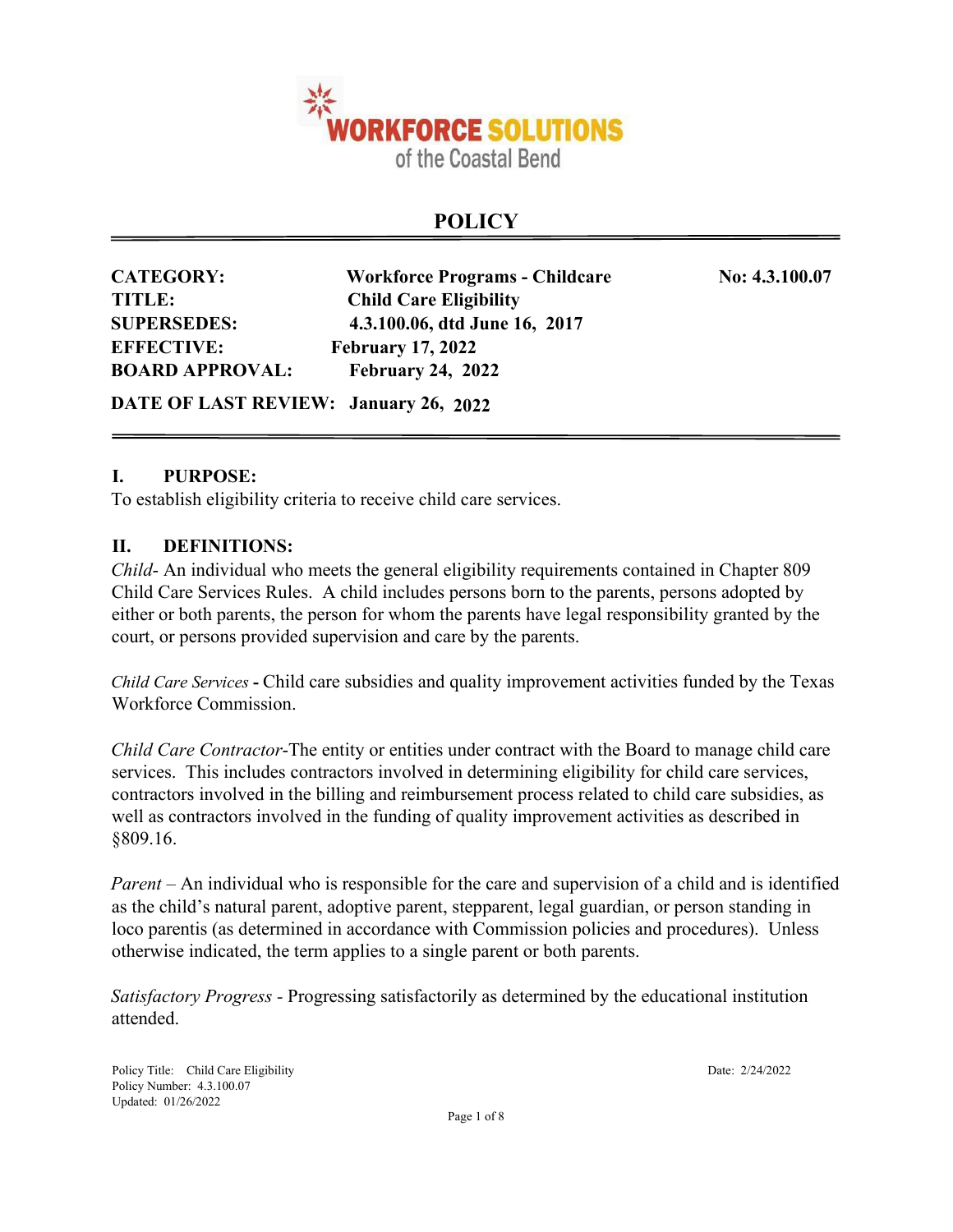*Suspension –* A temporary interruption of child care services of ninety calendar days or less.

*Teen Parent* **–** An individual 18 years of age or younger, or 19 years of age and attending high school or the equivalent, who has a child.

# **III. POLICY STATEMENT:**

## Eligibility for At-Risk Child Care Services

A child is eligible for At- Risk child care services if the following conditions are met at initial eligibility determination and at eligibility redetermination(s):

- The child's family income does not exceed the income limit established by the Board.
- The child's family income does not exceed 85 percent of the state median income (SMI).
- Child care is required for the child's parent to work or attend a job training or educational program at least 25 hours per week for a single-parent family or 50 hours per week for a two-parent family.

# A Child's General Eligibility for Child Care Services.

- (a) Except for a child receiving or needing protective services as described in §809.49, for a child to be eligible to receive child care services, at the time of eligibility determination or redetermination, the Board shall ensure that the child:
	- (1) Meets one of the following age requirements:
		- (a) be under 13 years of age; or
		- (b) at the option of the Board, be a child with disabilities under 19 years of age;
	- (2) Is a U. S. citizen or legal immigrant as determined under applicable federal laws, regulations, and guidelines; and
	- (3) Resides with:
		- (a) a family within the Board's workforce area:
		- (1) whose income does not exceed the income limit established by the Board, which income limit must not exceed 85 percent of the state median income (SMI) for a family of the same size; and
		- (2) whose assets do not exceed \$1,000,000 as certified by a family member
		- (3) or that meets the definition of experiencing homelessness as defined in §809.2
- (b) parents who require child care in order to work or attend a job training or educational program; or
- (c ) A person standing in loco parentis for the child while the child's parent is on military deployment and the deployed military parent's income does not exceed the limits set

Policy Title: Child Care Eligibility Date: 2/24/2022 Policy Number: 4.3.100.07 Updated: 01/26/2022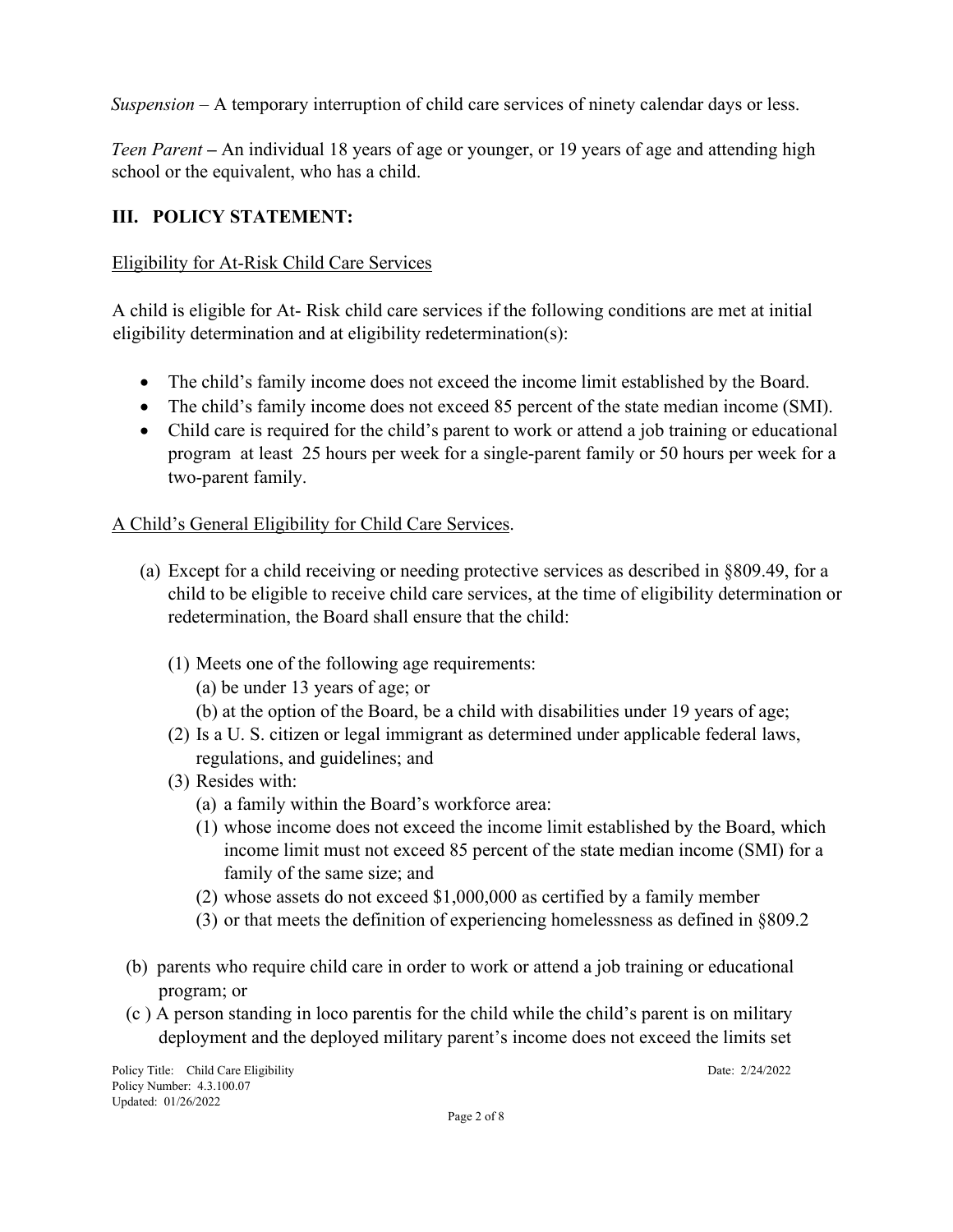forth in subparagraph (a) of this paragraph.

# *Priority for Child Care Services*

Consistent with the Child Care Development Fund (CCDF) regulations, the first priority group consists of children residing in families with very low income. The second priority group consists of children with special needs, including children experiencing homelessness. The third priority group includes any other priority adopted by the Board.

## First Priority Group – Mandatory

The first priority group is assured child care services and includes children of parents eligible for the following:

- Choices child care as referenced in the Child Care Guide Section D-300
- Temporary Assistance for Needy Families applicant child care as referenced in Section D-400
- Supplemental Nutrition Assistance Program Employment and Training (SNAP E & T) child care as referenced in Section D-500
- Transitional child care as referenced in D-650

Child care eligibility for non-CCDF funds (e.g. SNAP E&T, WIA, and other workforce programs funded by the Commission) shall be based upon the specific eligibility requirements for the specific program the parent is enrolled in.

## Second Priority Group – Subject to Availability of Funds

The second priority group is served subject to the availability of funds and includes, in the following order of priority:

- Children who need to receive protective services child care as referenced in Section D-700
- Children of a qualified veteran or qualified spouse as defined in §801.23
- Children of a foster youth as defined in §801.23
- Children experiencing homelessness as defined in Section A-100 and described in Section D-600
- Children of parents on military deployment as defined in Section A-100 whose parents are unable to enroll in military-funded child care assistance programs
- Children of teen parents as defined in Section A-100
- Children with disabilities as defined in Section A-100

Third Priority Group – Subject to Availability of Funds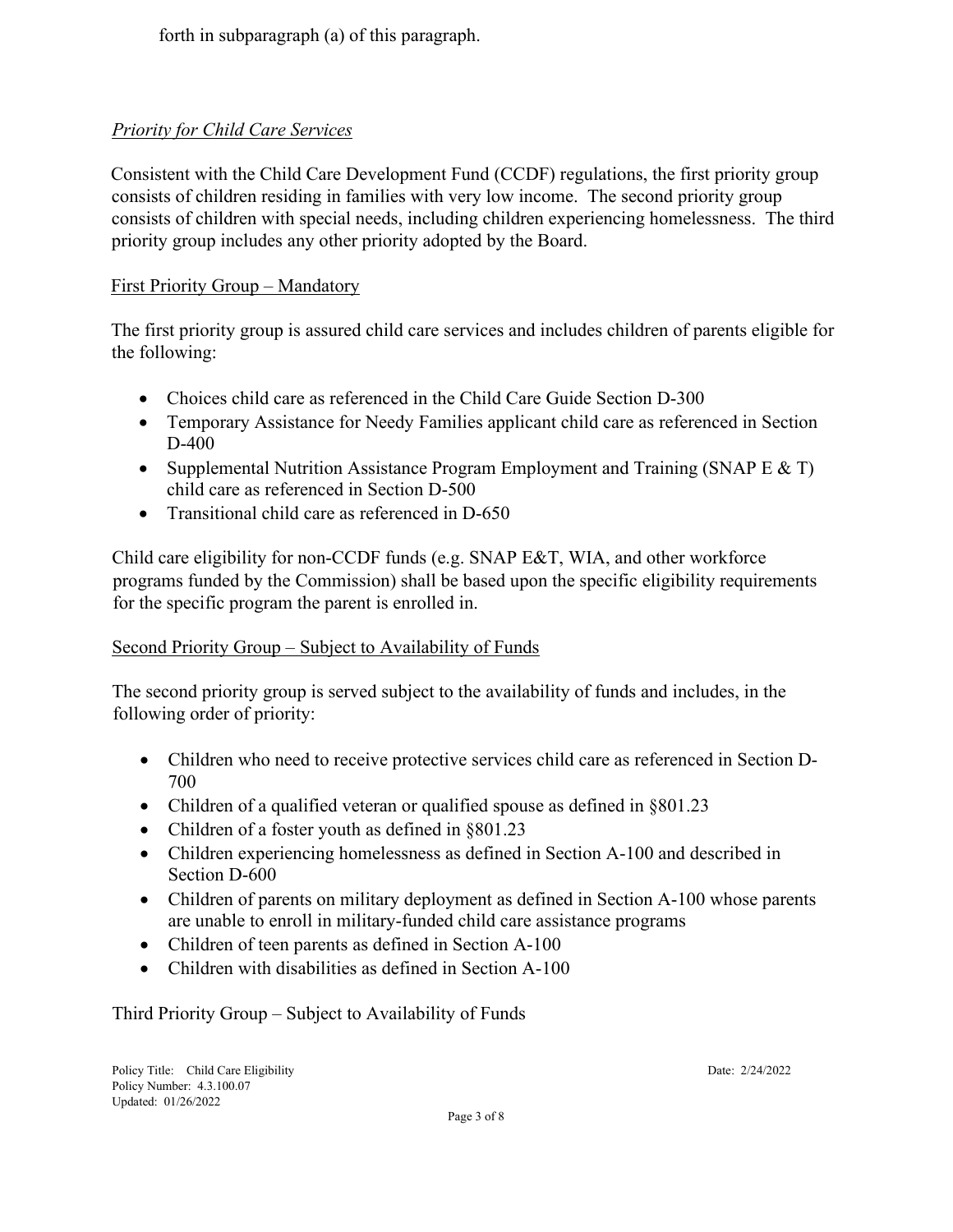The third priority group is served subject to the availability of funds and includes,

• Sibling(s) – a child(ren) who share the same parent or parents may be added to a customer's existing child care case.

 Children in the first and second priority groups must be enrolled before children in the third priority group.

# Parent Eligibility Documentation Requirements

Except for a child experiencing homelessness pursuant to §809.52 at initial eligibility, before a child can be initially determined or re-determined eligible for child care services and care authorized, parents must provide the Board's child care contractor with all information necessary to determine eligibility.

A parent's failure to submit eligibility documentation will result in denial of child care services or termination of services at the 12-month eligibility redetermination period. Eligibility and documentation for child care shall be dependent upon the specific eligibility requirements of the program that the parent is enrolled in (e.g. SNAP E&T, WIA, CCDF, and other workforce programs funded by the Commission).

# Certification or Training Programs

Parents participating in and attending a certification or training program at a community college or proprietary school **must complete** their chosen certification or training program's course requirements within that program's designated timeframe, i.e. one year, 18 months, or two years. The parent's certification or training program entry date and anticipated completion date must be entered in Texas Workforce Information System of Texas (TWIST).

*The one exception to this requirement is if the eligible child's parent is enrolled in an associate's degree program that will prepare the parent for a job in a high-growth, highdemand occupation (also known as "in-demand or target occupation") as determined by the Board*. The eligible child's parent must inform the child care contractor of his/her enrollment in a high-growth, high-demand occupation associate's degree program upon initial eligibility determination for child care services. *Parents enrolled in a Board identified high-growth, high-demand occupation will be allowed to receive child care services for four years*.

Parents who have just begun their current educational program (are in the first year of a four degree program) and who are in their initial eligibility determination for child care services may receive child care services for *up to a total of five (5) years or 130 college credit hours (whichever is obtained first)*.

Parents who are in the process of completing an educational program during their initial eligibility determination for child care services, i.e. 30, 40, 50, or more college credit hours may receive child care services based on the length of time needed to complete their chosen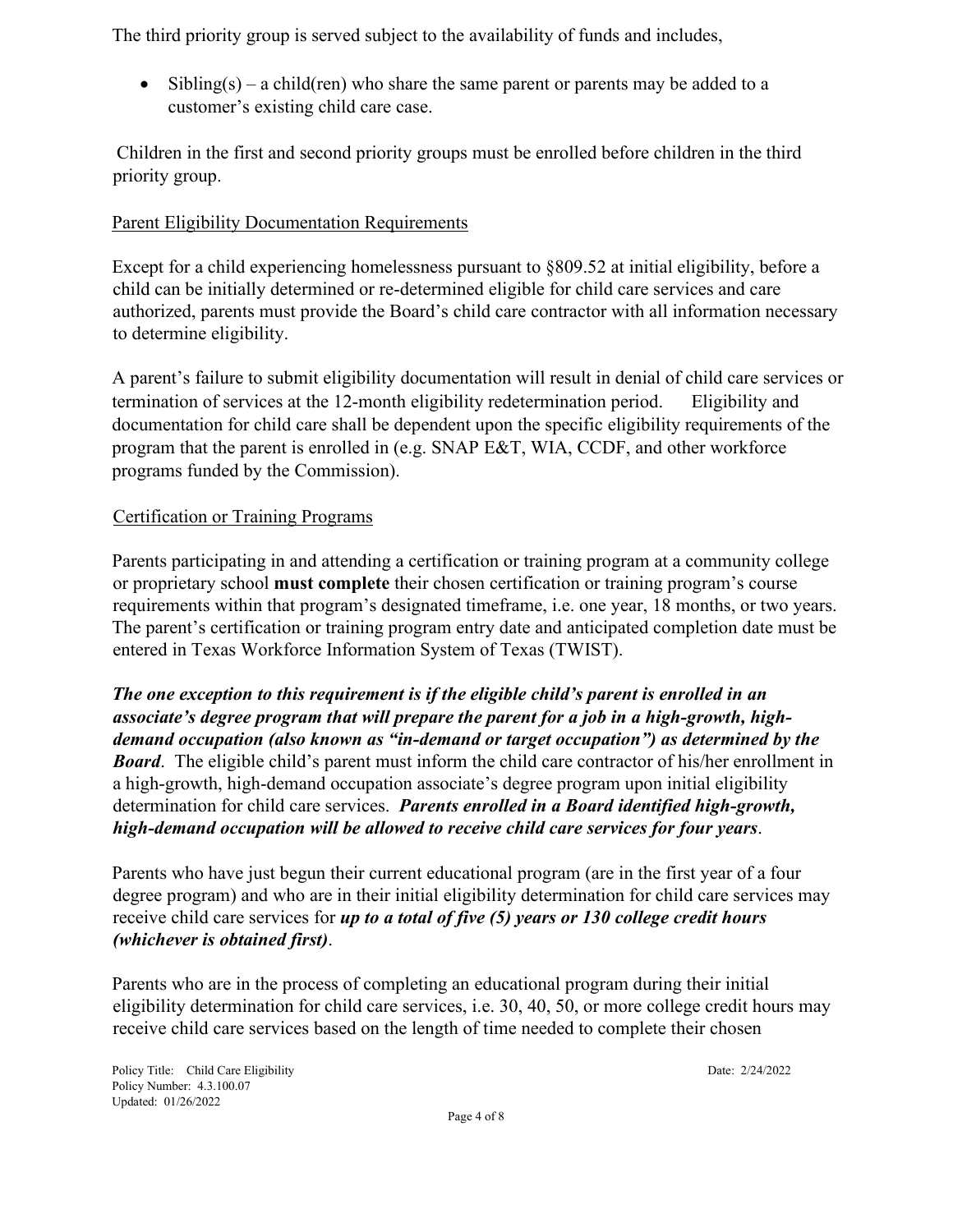# educational program, *not to exceed four (4) years or 130 college credits (whichever is obtained first)*.

Parents participating in an educational or training program must maintain a grade point average (GPA) of at least a 2.0 and continued enrollment (each successive school semester) in an educational or training program shall be the measure used to determine satisfactory progress toward successful completion of a job training or educational program. Parents whose GPA falls below a 2.0 shall be given one semester/quarter to reestablish the 2.0 GPA. Based on extenuating circumstances a waiver of one semester/quarter enrollment may be granted with prior approval of the Board.

## Education Program

Parents participating in an education program (at a community college or a four-year university) must be pursuing a degree, i.e. Associates or Bachelors. The customer's education program must have a degree plan that has an entry date and an anticipated graduation date. Parents who attend a community college are expected to complete this course of study **two years** after their initial child care eligibility has been determined. Parents who attend a four-year university are expected to complete this course of study **four years** after their initial child care eligibility has been determined. (See timeframes listed above for the total number of college hours allowed when receiving child care for educational programs.)

# **Workforce Solutions of the Coastal Bend does not allow parents to receive child care services while pursuing a graduate or advanced degree, i.e. Masters or Doctoral degrees.**

# Wait List Applications

During periods of closed enrollment, parents must complete a Wait List Application to have their child or children's names placed on the Wait List. The Contractor shall enter the child's name onto the Wait List maintained in the automated system. Parents must update their Wait List application every sixty (60) days to remain on the wait list.

## Written Acknowledgement

Parents must sign a written acknowledgement indicating their understanding of the attendance standards and reporting requirements at each of the following stages:

- a. Initial eligibility determination
- b. Each eligibility redetermination

#### Income Requirement**:**

Policy Title: Child Care Eligibility Date: 2/24/2022 Policy Number: 4.3.100.07 Updated: 01/26/2022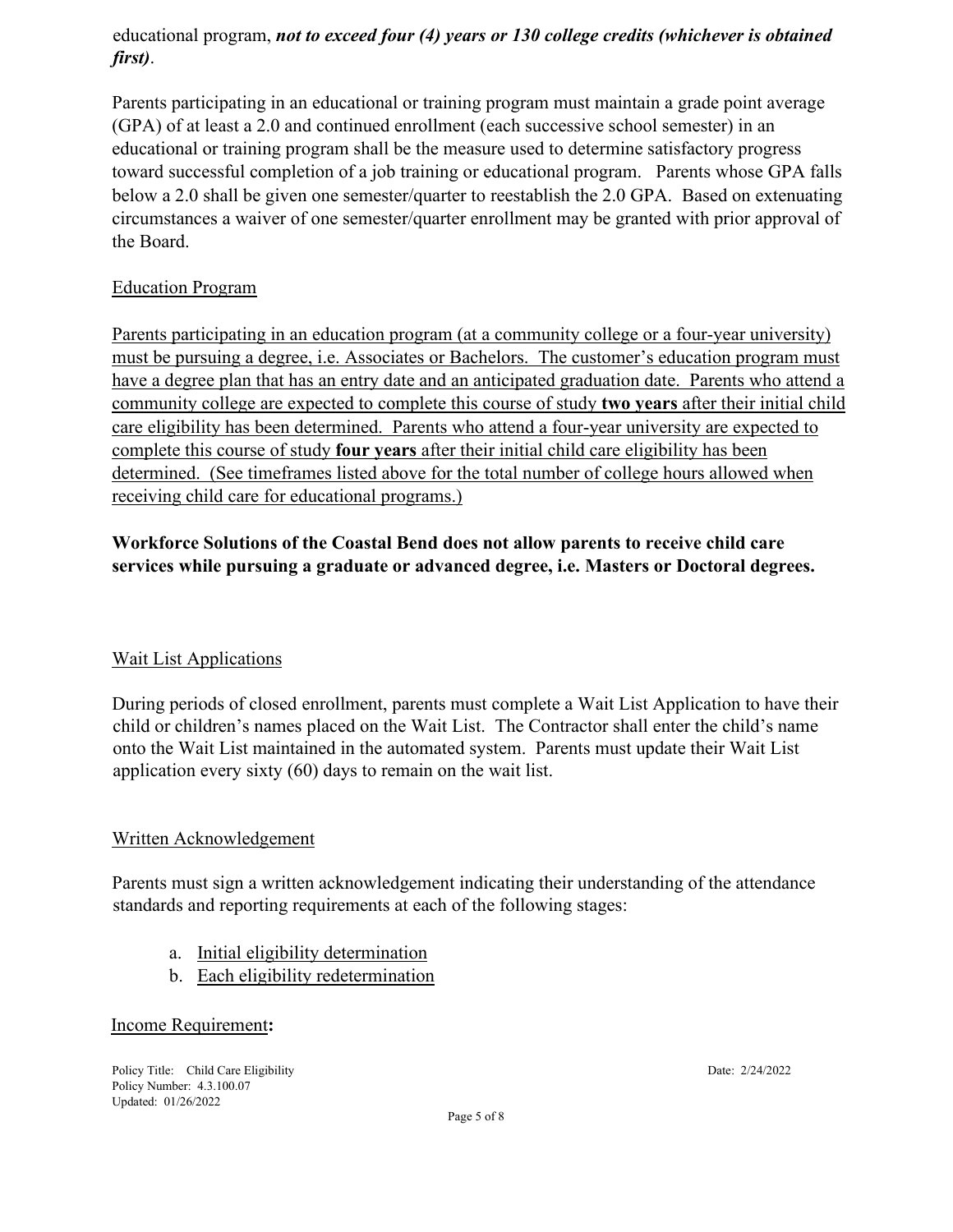The Board is aware that unless otherwise required by federal or state law, a family's monthly income for purposes of determining eligibility and the related parent share of cost includes all income sources that are not excluded under section D-106 (see rule §809.44). Families whose income remains at or below the established income limits may continue to receive funded child care as long as the family remains eligible and funds are available.

#### Income and Family Size for Teen Parents

A teen parent's family income is based solely on the following:

- The teen parent's income
- The size of the teen parent's family as defined in section D-100: Eligibility for Child Care Services (see rule §809.50).

## Transfer to Another Eligible Provider

- A parent may request a transfer to another eligible provider in writing or can submit the request over the phone.
- Transfer requests, in writing or by telephone, must be made within **14 calendar** days of the date of the notification.
- There are two type of transfers; voluntary and involuntary.

*A voluntary transfer request is a request by the parent to simply change providers*. The parent **must not** be delinquent in the payment of parent share of cost fees to the current provider. If the parent owes parent share of cost fees to the current provider, *the transfer will not be granted until the parent has paid the current provider the parent share of cost fees owed*.

*An involuntary transfer is a transfer request from the current provider whereby the current provider wants the child removed from their child care center due to safety reasons*. This type of transfer will be granted.

• f during the 14 calendar days, the parent requests to transfer the child because the provider is on corrective or adverse action, then the transfer **must not** be counted against the parent under the Board's transfer policy.

 There is a mandatory two-week (14 days) waiting period before a child who has either contracted or been exposed to COVID-19 may transfer from one child care provider to a "new" child care provider.

## Child Care During Interruptions in Work, Education, or Job Training

If a child met all of the applicable eligibility requirements for child care services on the date of the most recent eligibility determination or redetermination, the child is considered eligible and will receive services during the 12-month eligibility period, regardless of any of the following: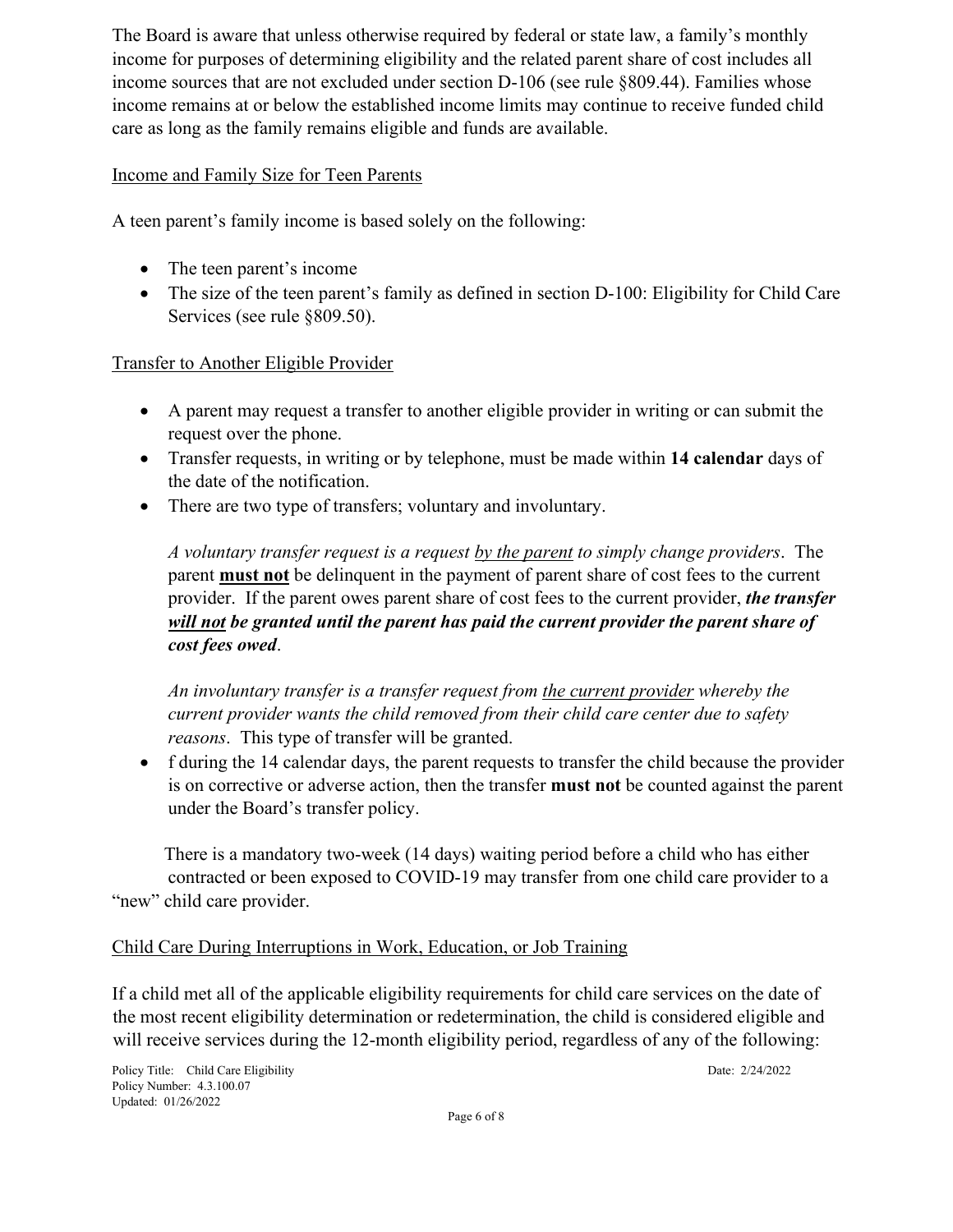- Changes in family income, if the family income does not exceed 85 percent of the state median income (SMI) for a family of the same size.
- Temporary changes in the ongoing status of the child's parent as working or attending a job training or education program (as described in Section D-801).

## Unreported Cessation of Work, Education, or Job Training

A permanent cessation of work, education, or training must be cause for termination of care. In this situation, child care must continue for a minimum of three months or up until the scheduled redetermination if sooner, to allow the parent to resume participation in an activity.

If a parent fails to report a cessation of work, education, or job training, but the discovery is made after the parent has already resumed participation in work, education, or job training, then care should continue.

If a parent does not report a permanent cessation of work, education, or training that has already exceeded three months and the Board contractor discovers that one has occurred, care must be terminated with proper notice to the parent. Prior to making a determination to end care, however, the Board contractor must verify that the parent has not resumed participation in any activity at any level. Unreported interruptions in participation exceeding three months are subject to fraud fact-finding.

If a parent has a temporary interruption in work, education, or job training activities child care will not be suspended for more than 90 calendar days from the documented effective date of the interruption of these activities.

Childcare will be provided during all brief interruptions of education caused by school breaks, except as identified in the following paragraph.

#### Suspensions of Care During Interruptions in Activities

Suspensions of child care services during interruptions in parent's work, training, or education status is allowed **only** at the parent's concurrence. Parents may request one suspension per quarter (once every three (3) months) during the child's eligibility or redetermination eligibility period. These suspensions must not exceed one week in duration.

#### Court Ordered Visitations